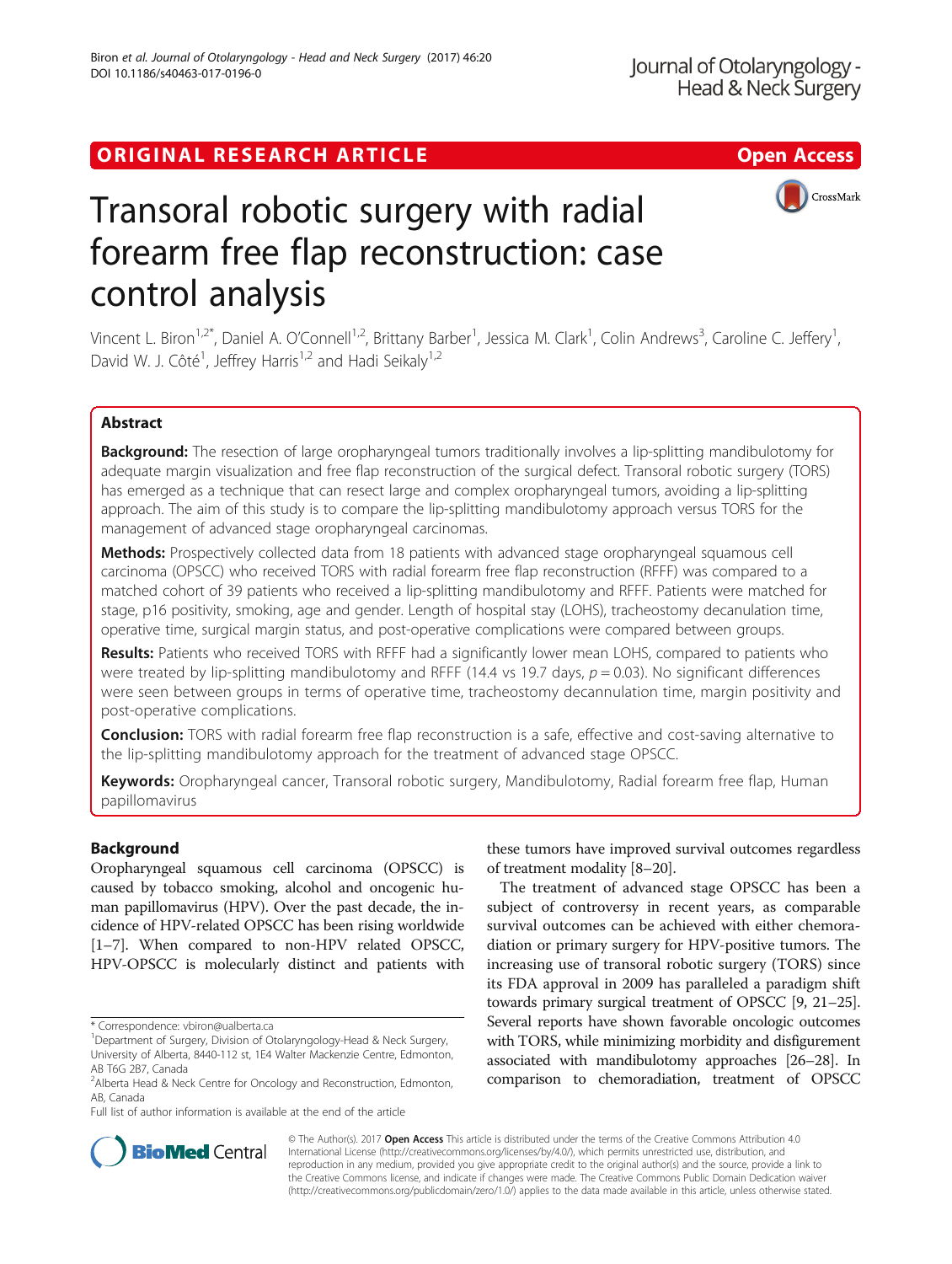patients with TORS has also been shown to result in better functional outcomes and decreased cost [\[21, 22,](#page-5-0) [29](#page-6-0)–[31](#page-6-0)].

TORS has proven efficacy in the resection of small primary (T1 and T2) oropharyngeal tumors, however, with increasing use, the applications of this tool has expanded. Recent reports from several independent centers have described the use of TORS for the resection of more advanced oropharyngeal cancers, those requiring free flap reconstruction [\[32](#page-6-0)–[40](#page-6-0)], in cases traditionally approached by lip-splitting mandibulotomy. TORS with free flap reconstruction (TORS-FF) is thought to be a safe and less invasive alternative to the mandibulotomy approach. However, the literature describing TORS-FF is limited to case reports and small case series with no comparative group.

The goal of this study was to compare TORS to the lip-splitting mandibulotomy approach in the primary surgical treatment of advanced stage OPSCC in patients with planned free flap reconstruction.

## Methods

## Patient data

All OPSCC patients who received TORS and radial forearm free flap reconstruction (RFFF) from May 2015-July 2016 or lip-splitting mandibulotomy with RFFF from January 2006-July 2016 at the University of Alberta were included in the study. Patient demographics were obtained from prospectively collected databases through the Alberta Cancer Registry, with details verified in paper charts and electronic medical records. Smoking status was defined as having a greater than 10 pack year tobacco smoking history [[11\]](#page-5-0). P16 status was obtained though standard pathology for TORS patients and from tissues microarray data previously reported for mandibulotomy patients [[9](#page-5-0)]. Operative time was obtained from standardized nursing and anesthesia records, calculated from induction of general anesthesia to surgical case completion. Surgical margin status was obtained from final post-operative pathology. Length of hospital stay was calculated from the start of surgical procedure to date of discharge based on standardized discharge criteria according to head and neck care protocols [\[41](#page-6-0)].

### Transoral robotic surgery

All patients received a prophylactic tracheostomy for airway safety [\[32](#page-6-0), [33](#page-6-0), [35, 38](#page-6-0), [42](#page-6-0)] as well as a nasogastric tube placement. TORS was performed using the da Vinci S Surgical System (Intuitive Surgical, Sunnyvale, CA) at the beginning of the procedure with the exception of three patients who had ipsilateral N3 nodal disease. In N3 patients, the neck dissection was completed for safe exposure of the carotid artery, followed by TORS of the primary tumor. Oropharyngeal exposure was obtained using Crowe-Davis or Feyh-Kastenbauer mouth retractor and visualized with a 0- or 30- degree endoscope. TORS resection was performed using monopolar cautery and a Maryland dissector. Intraoperative frozen sections were taken from the ablative defect.

## Free flap reconstruction of TORS defect

Once the size of the oropharyngeal defect was known an appropriate sized free flap was elevated in the standard fashion. The radial forearm free flap was used for its versatility in reconstructing of multiple defects of the oropharynx including fasciocutaneous re-lining, soft palate repair as well as beaver-tail modifications for functional base of tongue reconstruction [\[43](#page-6-0)–[46](#page-6-0)]. An analysis of the tumor extirpation defect was done based on subsite(s) resected, including percent resected of the soft palate, lateral pharyngeal wall/tonsil and base of tongue. If > 50% of the soft palate was resected functional soft palate reconstruction was initiated [\[45\]](#page-6-0), and if > 50% of the base of tongue is resected a beavertail modified free flap was utilized [\[44](#page-6-0)]. Two patients had >50% of total tongue base resected and 1 patient had > 50% of soft palate resected. These oropharyngeal reconstructive techniques are comprehensively described elsewhere [\[46\]](#page-6-0).

Trans-cervical and pharyngeal accesses were used for inferior repair of the pharynx and inset of the free flap. The ipsilateral suprahyoid muscles and nerves were preserved whenever possible but the ipsilateral hypoglossal and lingual nerves can be transected to provide wider access. The lingual nerve was transected and re-anastomosed following inset in 3 patients. These nerves should be reconstructed primarily or cable grafted, to limited the impact on postoperative speech and swallowing function [[47](#page-6-0)].

The inferior portion of the flap was inset initially transcervically, though the lateral pharyngotomy The remainder of the flap was then inset via the oral cavity through a transoral approach. The robot was not used to inset any portion of the flap. Microvascular anastomosis to recipient vessels in the neck were performed after the inset of the flap was complete.

## Cost comparison

Surgical instrument costs were determined from nursing case logs for instrument use standard to TORS vs mandibulotomy approaches for oropharyngeal cancer resections. Physician billing costs were estimated from standard surgeon and anesthesia billings according to the Alberta Health Services Schedule of Medical Benefits ([http://www.health.alberta.ca/professionals/SOMB.html\)](http://www.health.alberta.ca/professionals/SOMB.html). Hospital stay cost estimates were obtained from Alberta Health Services cost estimates [\(http://obrieniph.ucalgar](http://obrieniph.ucalgary.ca/health-econ/research-reports)[y.ca/health-econ/research-reports](http://obrieniph.ucalgary.ca/health-econ/research-reports)).

## Data analysis

Patients who received a lip-splitting mandibulotomy and RFFF were systematically matched to patients who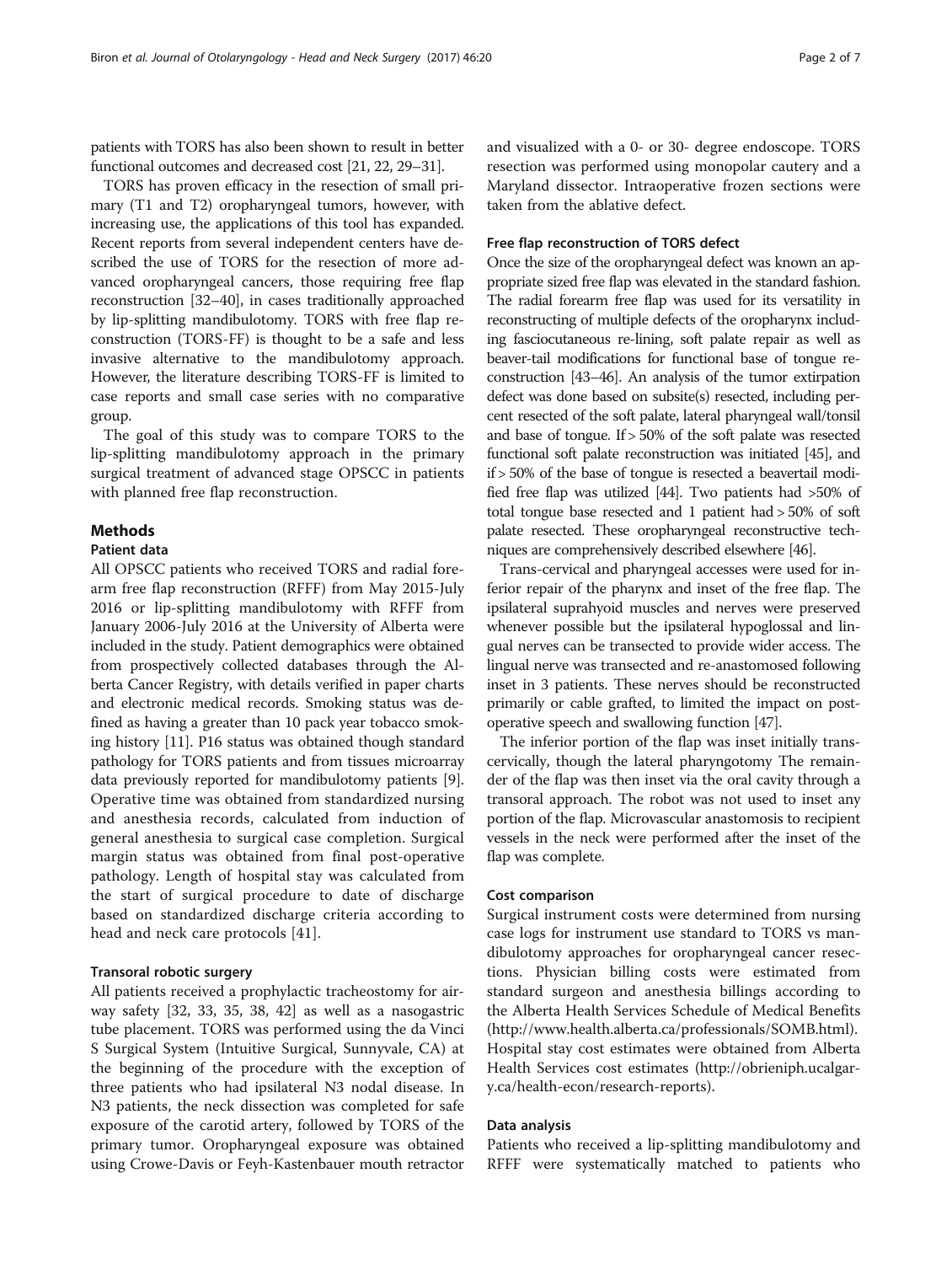received TORS with RFFF. Patients were fist matched by exact T stage and p16 status, followed by closest matching possible for smoking status, age, gender and nodal stage. Statistical comparisons of group variables were performed in SPSS version 22 (Chicago, IL, USA) using Chi-Square or Mann Whitney U tests where appropriate.

## Results

## Patient characteristics

From May 2015 to July 2016, 38 patients received TORS at the University of Alberta, of which 18 received a radial forearm free flap (RFFF) reconstruction and were included in this study. These patients were compared to a historical cohort of 76 OPSCC patients who were treated with primary surgery using a lip-splitting mandibulotomy approach and RFFF (Fig. 1). Patients met criteria for free flap reconstruction of TORS defects if they had one or more of the following adverse features as previously described [\[37](#page-6-0)]. 1) >50% palate defect, 2) pharyngo-cervical communication and/or 3) exposed pharyngeal internal carotid artery. All patients in the TORS or mandibulotomy cohorts met the above criteria (all class III/IV) and therefore met indications for free flap reconstruction.

Twenty-nine patients who received a mandibulotomy were identically matched to the TORS patients for p16 positivity, smoking and T-stage, and closely matched for age (+/-10 years), sex, tumor subsite and nodal status (Fig. 1 and Table [1](#page-3-0)). In comparing matched patients who received TORS + RFFF vs mandibulotomy + RFFF, there were no statistically significant differences between these groups with regard to age, sex, p16 positivity, primary tumor subsite, T-stage and N-stage (Table [1](#page-3-0)).

#### Operative outcomes

No TORS cases were converted to open, lip-splitting mandibulotomy. Negative intra-operative frozen sections were obtained for all patients treated with TORS-FF. Two (6.9%) patients treated with a lip-splitting approach had positive margins reported on post-operative pathology. The operative time was similar for patients treated with a TORS (15.0 h) vs mandibulotomy (15.5 h) approach (Table [2\)](#page-3-0).

## Post-operative outcomes

Patients treated with TORS had a significantly shorter length of hospital stay compared to mandibulotomy patients (14.4 vs 19.7 days,  $p = 0.03$ ). No significant differences were seen between these groups in terms of post-operative intensive care unit stay, time to decannulation or gastrostomy tube dependency (Table [2](#page-3-0)).

## Adverse events

Although valid statistical comparisons cannot be made between groups, patients treated with TORS experienced fewer complications overall (Table [3\)](#page-3-0). Patients had comparable numbers of post-operative hematoma, abscess, chyle leak and blood loss requiring post-operative packed red blood cell transfusion. In the mandibulotomy group however, three patients experienced airway obstruction posttracheostomy decannulation (requiring re-cannulation),

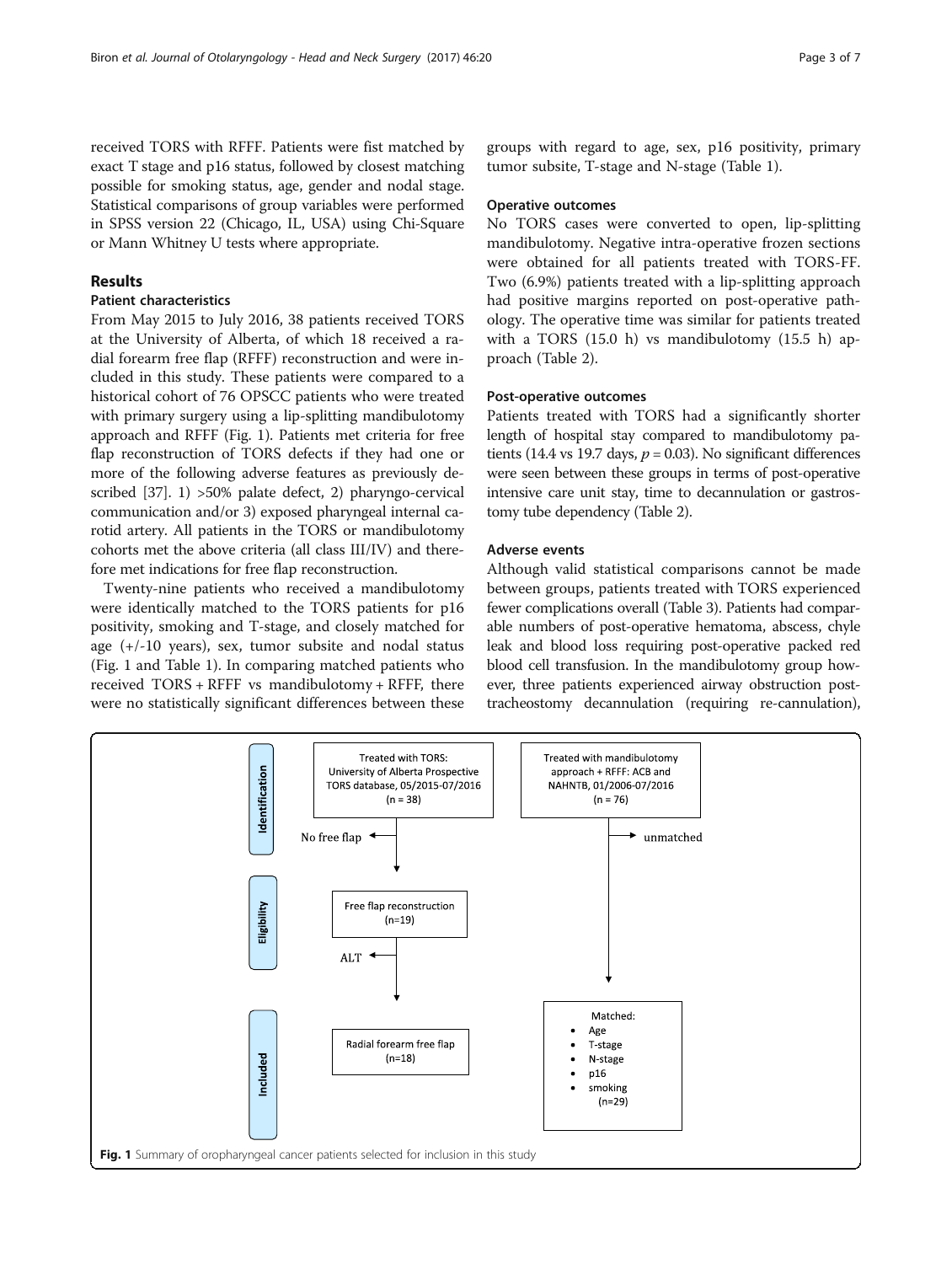which did not occur in TORS patients. There were no free flap failures in either group. No intraoperative or perioperative fatalities occurred.

## Cost comparison

Age, years

Tumor subsite (%)

Pathologic stage (%)

Comparison of cost estimates for TORS vs mandibulotomy approaches showed reduced cost of surgical instruments, physician billings and hospital stay associated with TORS (Table 4). Overall, the TORS approach is estimated to result in a cost reduction of \$ 6409.98 per case.

## **Discussion**

TORS has been mainly used for the resection of small (T1 or T2) OPSCCs with the resulting defect left to heal

Table 2 Outcomes of oropharyngeal cancer patients treated with TORS vs mandibulotomy and radial forearm free flap reconstruction

| .                                 |             |               |      |  |  |
|-----------------------------------|-------------|---------------|------|--|--|
| Outcome                           | <b>TORS</b> | Mandibulotomy | P    |  |  |
| Operative time                    | 15.0        | 15.5          | 0.77 |  |  |
| LOHS (days)                       | 14.4        | 19.7          | 0.03 |  |  |
| Positive margins (%)              | 0           | 6.9           | 0.52 |  |  |
| ICU stay (days)                   | 1.9         | 2.0           | 0.76 |  |  |
| Decannulation (days)              | 7.5         | 9.1           | 0.97 |  |  |
| G-tube 1 month $(\%)^a$           | 16.6        | 13.7          | 0.68 |  |  |
| G-tube 12 months $%$ <sup>b</sup> | 5.5         | 13.7          | 0.50 |  |  |

ICU intensive care unit; LOHS length of hospital stay

<sup>a</sup>G-tube dependency and readmissions to hospital reported for up to

30 days post-discharge

<sup>b</sup>1 year g-tube rates not available for all given the study end date (July 2016) but is available to all patients who did receive a g-tube

secondarily or by primary closure. Recently, a number of reports have described the use of TORS for the resection of larger tumors, traditionally approached by lip-splitting mandibulotomy followed with free flap reconstruction [[32](#page-6-0)–[40](#page-6-0)]. To date, this study reports outcomes on the largest cohort of OPSCC patients treated with TORS and free flap reconstruction and provides the best available evidence for this approach.

TORS with free flap reconstruction is a recent surgical advancement with literature describing this procedure limited to case reports and small case series ranging from one to eleven patients [\[32](#page-6-0)–[40, 42\]](#page-6-0). The most common post-TORS free flap reported in the literature is the radial forearm  $(N = 37)$ , followed by anterolateral thigh

Table 4 Cost comparison of TORS vs mandibulotomy and radial forearm free flap reconstruction

| Items                                                                      | <b>TORS</b> | Mandibulotomy |
|----------------------------------------------------------------------------|-------------|---------------|
| Surgical instruments <sup>a</sup>                                          |             |               |
| Robotic arms (x2)                                                          | \$1109.72   |               |
| Robotic drapes                                                             | \$469.67    |               |
| Plates and screws                                                          |             | \$1072.58     |
| Saw blades and tubing                                                      |             | \$693.53      |
| Physician billings <sup>b</sup>                                            | \$181.19    | \$235.25      |
| Surgical ward stay (mean)                                                  | \$16,761.6  | \$22,930.8    |
| <b>Totals</b>                                                              | \$18,522.18 | \$24,932.16   |
| Cost shown per case in Canadian dollars. Operating time and intensive care |             |               |

unit stays were not statistically different between both groups and is not shown in the analysis

<sup>a</sup>Only surgical items that are different between both cases are included. Cost of non-disposable items such as the Da Vinci robotic system (purchased prior to the study for non-head and neck robotic surgery) and drills/saws are not included

bIncludes only billings that are different between both cases, for anesthesia and surgeon codes as per the 2014–2016 Alberta Health Services Schedule of Medical Benefits

<span id="page-3-0"></span>Table 1 Matched demographic, exposure and tumor characteristics of patients with oropharyngeal squamous cell carcinoma in this study

Variable TORS ( $n = 18$ ) Mandibulotomy ( $n = 29$ ) P<br>Age years 596 576 576 069

Sex, % M 66.7 80.7 0.31 Smoking status (%) 10 (55.5) 17 (58.6) 0.67 P16 positivity (%) 16 (88.9) 25 (93.1) 0.61

Tonsil 13 (72.2) 16 (55.2) 0.36

T1 5 (27.8) 7 (26.9) 0.96

N1 1 (5.6) 3 (11.5) 0.68

Base of Tongue 5 (27.8) 13 (44.8)

T2 10 (55.5) 17 (58.6) T3 3 (16.7) 5 (19.2) NO 1 (5.6) 1 (3.8)

N2 13 (72.2) 23 (79.3.) N3 3 (16.7) 2 (7.7)

| ╯                               |               |               |
|---------------------------------|---------------|---------------|
| Event                           | <b>TORS</b>   | Mandibulotomy |
| Hematoma                        | 1             |               |
| Abscess                         | $\mathcal{P}$ | 3             |
| Chyle leak                      | 1             |               |
| Blood transfusion <sup>a</sup>  | 3             | 5             |
| Airway obstruction <sup>b</sup> | 0             | 3             |
| Pulmonary embolism              | 0             |               |
| Stroke                          | 0             |               |
| Fistula                         | 0             | 0             |
| TOTAL                           | 7             | 15            |

Table 3 Adverse events in patients receiving TORS vs mandibulotomy and radial forearm free flap reconstruction

TOTAL 7 15<br>No significant differences were seen between groups

<sup>a</sup>Blood transfusions were measured as either intra-operative or post-operatively up to the point of discharge from hospital

**b**Airway obstruction post-tracheostomy decannulation requiring further intervention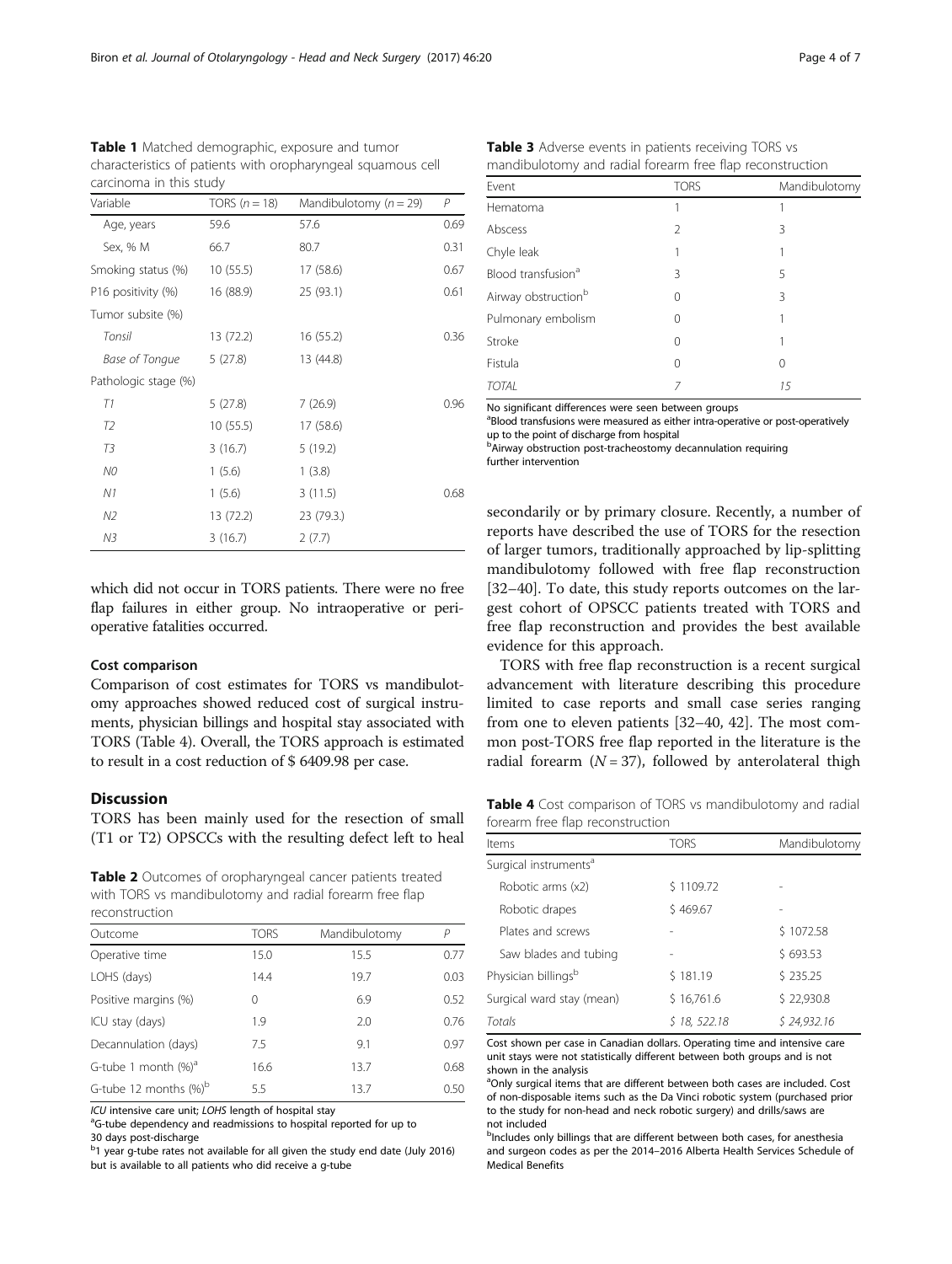$(N = 5)$  and vastus lateralis  $(N = 1)$ . The radial forearm free flap is generally the first option for oropharyngeal reconstruction [[44](#page-6-0), [45](#page-6-0), [48](#page-6-0)–[52](#page-6-0)] unless it is contraindicated. Given the pliability of this flap, it is an excellent option for reconstruction of TORS oropharyngeal defects, whereby insetting is challenging with more limited access.

The overall surgical time of this approach was comparable to matched mandibulotomy cases (15.0 vs 15.5 h,  $p =$ 0.77) even though TORS resection of the primary tumor may result in a more challenging free flap inset. TORS-FF operative time reported in this study was also similar to data in the literature, ranging from 12.25 to 17.5 h [[38](#page-6-0), [40](#page-6-0)]. In our experience, additional time is required for TORS set-up and free flap insetting is counter balanced by avoiding a mandibulotomy and plate reconstruction.

Traditionally a lip-splitting mandibulotomy was required for oncologic resection of oropharyngeal tumors followed by free tissue reconstruction in most cases. This time proven approach provides safe and effective surgical access, but is associated with delayed recovery of oral function and obvious facial scarring [[34, 53](#page-6-0)]. TORS offers the advantage of superb visualization as demonstrated by the reduced positive margin rate and precise instrumentation to perform large oropharyngeal resections in a less invasive and cosmetically superior fashion. In our case-matched cohort, patients who received TORS-FF were discharged from hospital an average of 5.3 days earlier than patients who were treated with mandibulotomy. Reasons for decreased LOHS in TORS patients could not be unequivocally ascertained but these data are consistent with the literature [\[33\]](#page-6-0). We hypothesize that TORS-FF patients meet discharge criteria earlier due to a number of factors such as edema, pain control and swallowing but this requires additional investigation. This reduction in LOHS may also result in significant health care cost savings.

Recent studies suggest TORS may provide superior swallowing outcomes for patients with OPSCC. A review of the US Nationwide Inpatient Sample reported a significant decrease in g-tube rates (0% vs 19%) in OPSCC patients treated with TORS vs other surgical approaches [[30](#page-6-0)]. Sharma et al. reported lower g-tube rates in OPSCC patients treated with TORS vs a T-stage matched cohort treated with chemoradiotherapy [[31\]](#page-6-0). In case series of patients receiving TORS-FF for OPSCC, one group reported 44% (4/9) of patients to be g-tube dependent at 1 year [[32](#page-6-0)], while another group reported only 9% (1/11) patients temporarily required a g-tube [\[37\]](#page-6-0). Our TORF-FF patients had comparable rates of g-tube dependency (16.6%) to patients who received a mandibulotomy. We are performing further follow-up assessments of function in a larger group of patients receiving TORS-FF to evaluate the effects of surgery on swallowing.

A number of studies have demonstrated lower positive margin resection rates with TORS vs other surgical approaches, which potentially translates into improved local disease control [\[21, 22, 26, 27\]](#page-5-0) and de-intensification of adjunctive treatment. Two large multi-institutional studies  $(N = 177$  and  $N = 410$ ) estimated positive margins rates from TORS to be 4.3 to 9.9% with close margins (1– 5 mm) in 21.0% of patients receiving TORS [\[26, 27\]](#page-5-0). Our study demonstrated low rates of positive margins in TORS-FF (0%) and mandibulotomy patients (6.9%). Our TORS approach aims to take  $\geq 1$  cm margins, which can be performed safely in the setting of planned free flap reconstruction. Although long-term follow-up would be required to verify the oncologic outcomes associated with the TORS-FF, this data suggests at least equivalent local disease control can be achieved with this approach.

A number of limitations should be considered when interpreting results from this study. Bias between comparative groups was minimized using a case-control study design, however, data from the lip-splitting mandibulotomy cohort was obtained retrospectively. Cost comparisons are based on Alberta Health Services mean costing data and only includes estimated costs associated with the surgical procedues and hospital stay. Additional costs such as patient/caregiver travel, parking, childcare and loss of employment could not be accurately calculated in this study and are therefore not included. Some confounders may have influenced the LOHS between groups, given the implementation of head and neck post-operative care pathways in 2015. As the majority of mandibulotomy patients being compared received post-operative care prior to 2015, the LOHS in this group could be lower. In the mandibulotomy patients who were treated within the formally implemented care pathway the mean LOHS was 16 days, still higher than TORS patients. In addition, this study was performed in a single centre with a highvolume experience in head and neck oncologic and surgery and reconstruction. Further prospective and multicentre studies are suggested to validate our findings.

## Conclusion

TORS with radial forearm free flap reconstruction is a safe, effective and potentially cost-saving alternative to the lip-splitting mandibulotomy approach for the treatment of advanced stage OPSCC.

### Abbreviations

ALT: Anterolateral thigh; FF: Free flap; HPV: Human papillomavirus; ICU: Intensive care unit; LOHS: Length of hospital stay; OPSCC: Oropharyngeal squamous cell carcinoma; RFFF: Radial forearm free flap; TORS: Transoral robotic surgery

#### Acknowledgements

We would like to thanks Mrs. Stacey Breau and Mr. Chris Cornell for their assistance with obtaining surgical operating time data and surgical costing data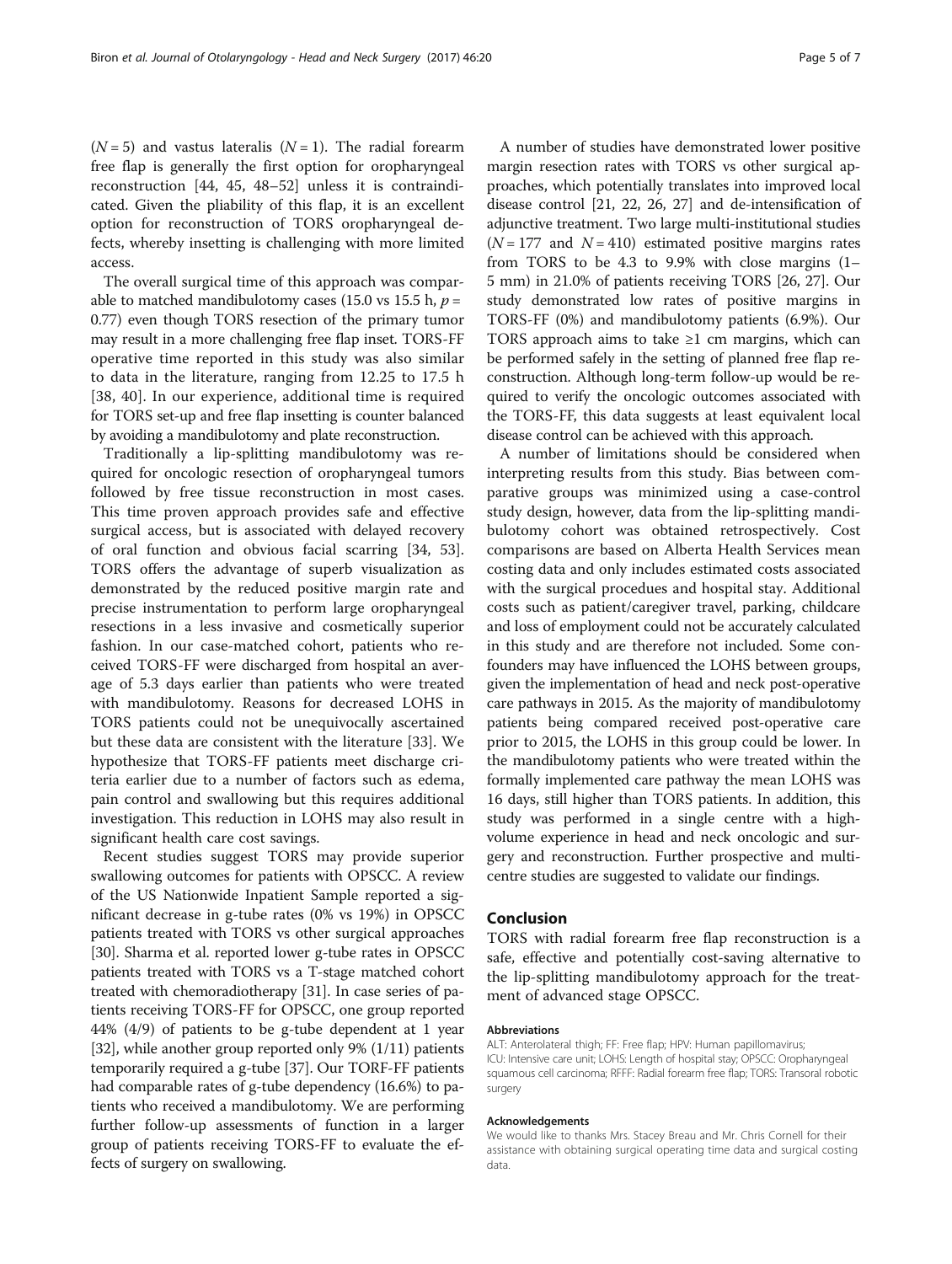## <span id="page-5-0"></span>Funding

Funding for this study was obtained from University of Alberta Hospital Foundation Manuary Head and Neck Fundraising Campaign (2014-2015) and the Alberta Head and Neck Centre for Oncology and Reconstruction Foundation.

## Availability of data and materials

The data that support the findings of this study are available from the Alberta Cancer Registry but restrictions apply to the availability of these data including health ethics approval obtained for the current study, and so are not publicly available.

#### Authors' contributions

VLB was involved in all aspects of experimental design, data collection, data analysis and the primary contributor in manuscript preparation. BB, JC, JY and CA participated in data collection. DWC, DOC, KA, JH and HS were involved in data collection and manuscript preparation. CCJ and BB provided assistance with cost comparison analysis. All authors read and approved the final manuscript.

#### Competing interests

The authors declare that they have no competing interests.

#### Consent for publication

Not applicable.

#### Ethics approval and consent to participate

Ethics approval for this study was obtained from the University of Alberta Health Ethics Research Board protocol (Pro00053918).

## Publisher's Note

Springer Nature remains neutral with regard to jurisdictional claims in published maps and institutional affiliations.

#### Author details

<sup>1</sup>Department of Surgery, Division of Otolaryngology-Head & Neck Surgery, University of Alberta, 8440-112 st, 1E4 Walter Mackenzie Centre, Edmonton, AB T6G 2B7, Canada. <sup>2</sup> Alberta Head & Neck Centre for Oncology and Reconstruction, Edmonton, AB, Canada. <sup>3</sup>Faculty of Medicine and Dentistry, Undergraduate Medical Education, Edmonton, AB, Canada.

## Received: 26 October 2016 Accepted: 7 March 2017 Published online: 14 March 2017

#### References

- 1. Enomoto LM, Bann DV, Hollenbeak CS, Goldenberg D. Trends in the incidence of oropharyngeal cancers in the United States. Otolaryngol Head Neck Surg. 2016;154:1034–40. SAGE Publications.
- 2. Marur S, D'Souza G, Westra WH, Forastiere AA. HPV-associated head and neck cancer: a virus-related cancer epidemic. Lancet Oncol. 2010;11:781–9.
- 3. Gillison ML, Chaturvedi AK, Anderson WF, Fakhry C. Epidemiology of human papillomavirus-positive head and neck squamous cell carcinoma. J Clin Oncol. 2015;33:3235–42. American Society of Clinical Oncology.
- Osazuwa-Peters N, Tutlam NT. Knowledge and risk perception of oral cavity and oropharyngeal cancer among non-medical university students. J Otolaryngol Head Neck Surg. 2016;45:5. BioMed Central.
- 5. Lindsay C, Seikaly H, Biron VL. Epigenetics of oropharyngeal squamous cell carcinoma: opportunities for novel chemotherapeutic targets. J Otolaryngol Head Neck Surg. 2017;46:9. BioMed Central.
- Isaac A, Kostiuk M, Zhang H, Lindsay C, Makki F, O'Connell DA, et al. Ultrasensitive detection of oncogenic human papillomavirus in oropharyngeal tissue swabs. J Otolaryngol Head Neck Surg. 2017;46:5. BioMed Central.
- Biron VL, Kostiuk M, Isaac A, Puttagunta L, O'Connell DA, Harris J, et al. Detection of human papillomavirus type 16 in oropharyngeal squamous cell carcinoma using droplet digital polymerase chain reaction. Cancer. 2016;122(10):1544–51.
- Clark J, Jeffery CC, Zhang H, Cooper T, O'Connell DA, Harris J, et al. Correlation of PET-CT nodal SUVmax with p16 positivity in oropharyngeal squamous cell carcinoma. J Otolaryngol Head Neck Surg. 2015;44:37. BioMed Central Ltd.
- Seikaly H, Biron VL, Zhang H, O'Connell DA, Côté DWJ, Ansari K, et al. The role of primary surgery in the treatment of advanced oropharyngeal cancer.

Head Neck. 2016;38 Suppl 1:E571-9. doi[:10.1002/hed.24042. Epub 2015 Jul](http://dx.doi.org/10.1002/hed.24042. Epub 2015 Jul 14) [14.](http://dx.doi.org/10.1002/hed.24042. Epub 2015 Jul 14)

- 10. Cooper T, Biron VL, Fast D, Tam R, Carey T, Shmulevitz M, et al. Oncolytic activity of reovirus in HPV positive and negative head and neck squamous cell carcinoma. J Otolaryngol Head Neck Surg. 2015;44:8. BioMed Central Ltd.
- 11. Ang KK, Harris J, Wheeler R, Weber R, Rosenthal DI, Nguyen-Tân PF, et al. Human papillomavirus and survival of patients with oropharyngeal cancer. N Engl J Med. 2010;363:24–35.
- 12. O Connell D, Seikaly H, Murphy R, Fung C, Cooper T, Knox A, et al. Primary surgery versus chemoradiotherapy for advanced oropharyngeal cancers: a longitudinal population study. J Otolaryngol Head Neck Surg. 2013;42:31.
- 13. Barber B, Dergousoff J, Slater L, Harris J, O'Connell D, El-Hakim H, et al. Depression and survival in patients with head and neck cancer: a systematic review. JAMA Otolaryngol Head Neck Surg. 2016;142:284–8. American Medical Association.
- 14. Kumar B, Cordell KG, Lee JS, Worden FP, Prince ME, Tran HH, et al. EGFR, p16, HPV Titer, Bcl-xL and p53, sex, and smoking as indicators of response to therapy and survival in oropharyngeal cancer. J Clin Oncol. 2008;26:3128–37.
- 15. Xu CC, Biron VL, Puttagunta L, Seikaly H. HPV Status and second primary tumours in Oropharyngeal Squamous Cell Carcinoma. J Otolaryngol Head Neck Surg. 2013;42:36.
- 16. Kumar B, Cipolla MJ, Old MO, Brown NV, Kang SY, Dziegielewski PT, et al. Surgical management of oropharyngeal squamous cell carcinoma: Survival and functional outcomes. Head Neck. 2016;38 Suppl 1:E1794–802.
- 17. Mirghani H, Amen F, Tao Y, Deutsch E, Levy A. Increased radiosensitivity of HPV-positive head and neck cancers: Molecular basis and therapeutic perspectives. Cancer Treat Rev. 2015;41:844–52.
- 18. Murray S, Ha MN, Thompson K, Hart RD, Rajaraman M, Snow SL. A different entity: a population based study of characteristics and recurrence patterns in oropharyngeal squamous cell carcinomas. J Otolaryngol Head Neck Surg. 2015;44:30. BioMed Central.
- 19. Kerr P, Myers CL, Butler J, Alessa M, Lambert P, Cooke AL. Prospective functional outcomes in sequential population based cohorts of stage III/IV oropharyngeal carcinoma patients treated with 3D conformal vs. intensity modulated radiotherapy. J Otolaryngol Head Neck Surg. 2015;44:17.
- 20. Idris S, Lindsay C, Kostiuk M, Andrews C, Côté DWJ, O'Connell DA, et al. Investigation of EZH2 pathways for novel epigenetic treatment strategies in oropharyngeal cancer. J Otolaryngol Head Neck Surg. 2016;45:54. BioMed **Central**
- 21. Cracchiolo JR, Roman BR, Kutler DI, Kuhel WI, Cohen MA. Adoption of transoral robotic surgery compared with other surgical modalities for treatment of oropharyngeal squamous cell carcinoma. J Surg Oncol. 2016;114:405–11.
- 22. Cracchiolo JR, Baxi SS, Morris LG, Ganly I, Patel SG, Cohen MA, et al. Increase in primary surgical treatment of T1 and T2 oropharyngeal squamous cell carcinoma and rates of adverse pathologic features: National Cancer Data Base. Cancer. 2016;122:1523–32.
- 23. Melong JC, Rigby MH, Bullock M, Hart RD, Trites JRB, Taylor SM. Transoral laser microsurgery for the treatment of oropharyngeal cancer: the Dalhousie University experience. J Otolaryngol Head Neck Surg. 2015;44:39. BioMed Central.
- 24. Fu TS, Foreman A, Goldstein DP, de Almeida JR. The role of transoral robotic surgery, transoral laser microsurgery, and lingual tonsillectomy in the identification of head and neck squamous cell carcinoma of unknown primary origin: a systematic review. J Otolaryngol Head Neck Surg. 2016;45:28. BioMed Central.
- 25. Kaczmar JM, Tan KS, Heitjan DF, Lin A, Ahn PH, Newman JG, et al. HPVrelated oropharyngeal cancer: risk factors for treatment failure in patients managed with primary surgery (TORS). 2016;38(1):59–65. doi:[10.1002/hed.](http://dx.doi.org/10.1002/hed.23850) [23850.](http://dx.doi.org/10.1002/hed.23850) Epub 2015 Apr 6.
- 26. de Almeida JR, Li R, Magnuson JS, Smith RV, Moore E, Lawson G, et al. Oncologic outcomes after transoral robotic surgery: a multi-institutional study. JAMA Otolaryngol Head Neck Surg. 2015;141:1043–51. American Medical Association.
- 27. Weinstein GS, O'Malley BW, Magnuson JS, Carroll WR, Olsen KD, Daio L, et al. Transoral robotic surgery: a multicenter study to assess feasibility, safety, and surgical margins. Laryngoscope. 2012;122:1701–7. Wiley Subscription Services, Inc., A Wiley Company.
- 28. Weinstein GS, O'Malley BW, Cohen MA, Quon H. Transoral robotic surgery for advanced oropharyngeal carcinoma. Arch Otolaryngol Head Neck Surg. 2010;136:1079–85.